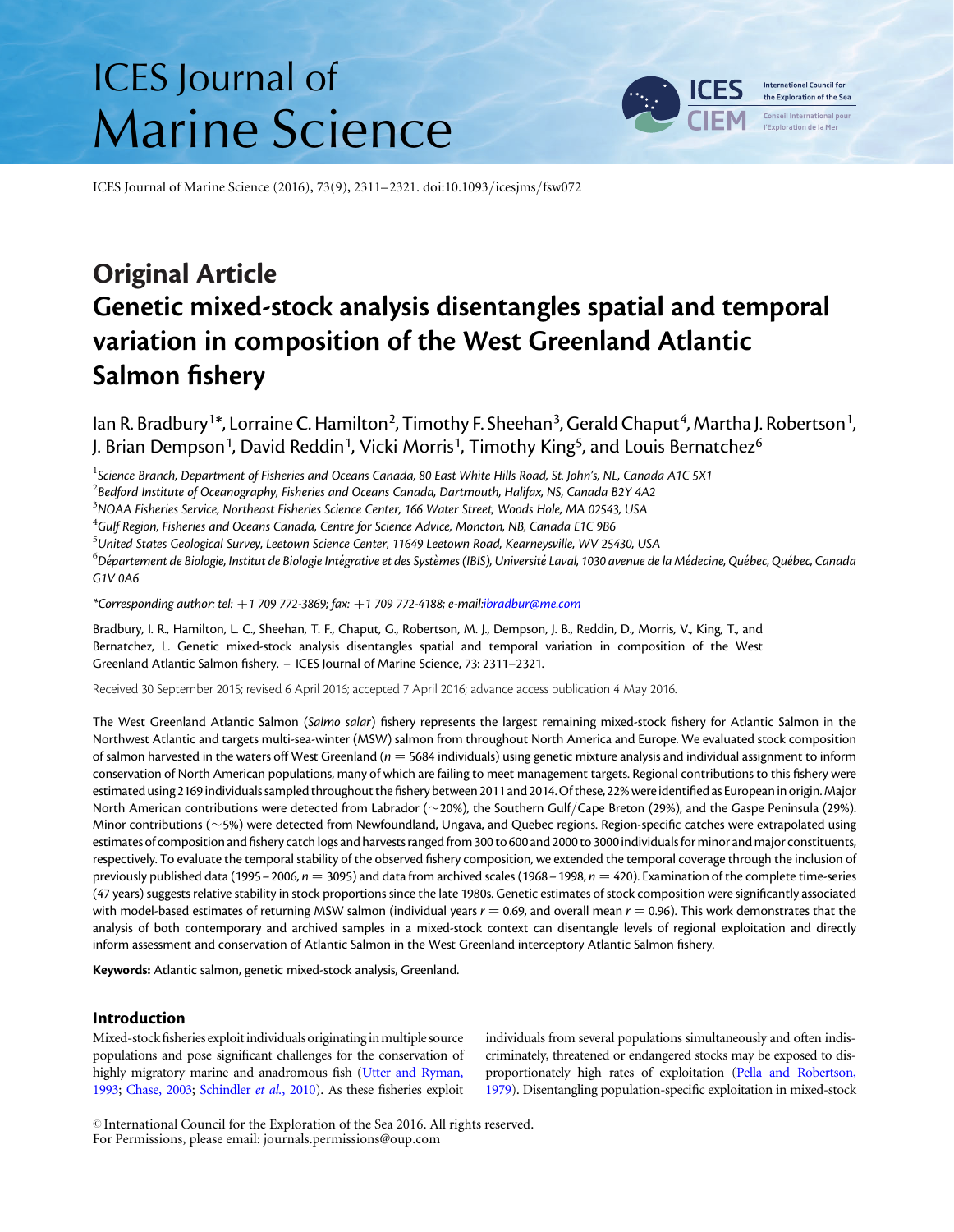<span id="page-1-0"></span>harvests is thus central to successful management and conservation of at risk populations. Historically, the allocation of contributions to mixed harvests has been done using tag returns ([Pippy, 1982](#page-9-0); [Reddin](#page-10-0) [and Lear, 1990;](#page-10-0) [Reddin](#page-10-0) et al., 2012), otolith shape or geochemistry analysis ([Campana](#page-9-0) et al., 1999; Jónsdóttir et al., 2007), morphometric analysis ([Reddin and Friedland, 1999](#page-9-0)), and more recently genetic or genomic analyses ([Beacham](#page-8-0) et al., 2000; [Bekkevold](#page-8-0) et al., 2011; [Bradbury](#page-8-0) et al., 2015). In fact, genetic mixed-stock approaches have commonly been used in both marine [\(Ruzzante](#page-10-0) et al., 2000; [Bekkevold](#page-8-0) et al., 2011) and anadromous fish [\(Gauthier-Ouellet](#page-9-0) et al., [2009;](#page-9-0) [Sheehan](#page-10-0) et al., 2010) to inform fisheries management efforts.

The Atlantic Salmon, Salmo salar, are subject to mixed-stock harvests during the migratory phase of their life history, commonly associated with directed long distance migrations to northern feeding areas (e.g. [Saunders, 1981;](#page-10-0) [Chase, 2003](#page-9-0)). In the western Atlantic, individuals destined to become large multi-sea-winter (MSW) salmon migrate to the waters off West Greenland to feed where they are exploited in a local fishery ([Saunders](#page-10-0) et al., 1965; [Reddin, 1988;](#page-9-0) [Reddin and Short,](#page-10-0) [1991](#page-10-0)). This fishery began in the early 1960s, peaked in the 1970s at  $\sim$  2700 tonnes, and remains one of the largest Atlantic Salmon mixedstock fisheries in the Northwest Atlantic [\(Jensen, 1990](#page-9-0); [Reddin and](#page-9-0) [Friedland, 1999\)](#page-9-0). The current fishery is a local-use only (i.e. no export allowed) gillnet fishery of 9–58 tonnes reported annually  $(mean = 28.6 \text{ tonnes})$  [\(ICES, 2015](#page-9-0)). Salmon caught at West Greenland are both North American and European individuals ([Reddin and Friedland, 1999](#page-9-0)), predominately non-maturing onesea-winter salmon that return to home waters as large  $(>63 \text{ cm})$ MSW individuals. The proportion of North American salmon in this harvest has been steadily increasing and is estimated at between 70 and80%in recent years [\(ICES, 2015](#page-9-0)).Given high regional variation in stock status in the Northwest Atlantic, including the presence of endangered and threatened populations throughout Canada and the United States [\(COSEWIC, 2011\)](#page-9-0), as well as increases in harvest size in recent years [\(ICES, 2015](#page-9-0)), regional geographic scale partitioning of the harvest is warranted to assess the impacts of this fishery on regional declines.

Here we use an existing genetic baseline for North American Atlantic Salmon to identify and explore spatial and temporal dynamics of the catch composition in the West Greenland Atlantic Salmon fishery. We use genetic mixed-stock analysis to delineate levels of exploitation on MSW Atlantic Salmon populations in the Northwest Atlantic. Our specific goals are (i) to estimate catch composition of the harvest in recent years (2011–2014) and assign catch proportion to 12 regional reporting groups currently possible with a recently completed microsatellite baseline; (ii) to test for significant spatial variation in genetic composition across the fishery; and (iii) to examine temporal variation both in contemporary samples and using archived scales (1968–1998) and previously published data ([Gauthier-Ouellet](#page-9-0) et al., 2009) to extend the temporal coverage to almost 50 years. This work is a direct extension of a previous study which examined genetic composition of the fishery using a partial baseline [\(Gauthier-Ouellet](#page-9-0) et al., 2009) and applies a recently completed range-wide genetic baseline for North American Atlantic Salmon [\(Moore](#page-9-0) et al., 2014; [Bradbury](#page-8-0) et al., 2015), which extends the temporal coverage from 11 years ([Gauthier-Ouellet](#page-9-0) et al., 2009) to 47 years, 1968–2014.

# Methods

# Fishery samples

Tissue or scale samples from the West Greenland Atlantic Salmon fishery were analysed for microsatellite variation from three collections. First, the West Greenland Atlantic Salmon fishery was sampled in 2011–2014, under the auspice of the North Atlantic Salmon Conservation Organization's (NASCO) international sampling programme. Fin clips and scale samples were collected from all individuals sampled. Fin clips were stored in 95% ethanol or RNA later. Samples from 3 to 5 locations each year were analysed with three consistently available in most years (Table 1). Second, archived scale samples from the fishery were also available for 1968, 1978, 1988, and 1998 from holdings at Fisheries and Oceans (DFO) Canada (Table 1). These were collected as part of regular DFO fishery monitoring activities. About 100 individuals from each year were selected as a preliminary test group to explore long-term changes in fishery composition. Third, data from fishery samples analysed previously were available from [Gauthier-Ouellet](#page-9-0) et al. [\(2009\)](#page-9-0) and standardized following published rules ([Moore](#page-9-0) et al., [2014;](#page-9-0) [Bradbury](#page-8-0) et al., 2015). These samples were also collected by

Table 1. Samples of Atlantic Salmon from the West Greenland Atlantic Salmon fishery 1968–2014.

|           | <b>NAFO</b> |      | N    |                |             |
|-----------|-------------|------|------|----------------|-------------|
| Location  | subdivision | Year | Loci | individuals    | Source      |
| Ilulissat | 1A          | 2011 | 15   | 53             | a           |
| Nuuk      | 1D          | 2011 | 15   | 266            | a           |
| Qaqortoq  | 1F          | 2011 | 15   | 215            | a           |
| Sisimiut  | IB          | 2011 | 15   | 115            | a           |
| Maniitsoq | 1C          | 2012 | 15   | 183            | a           |
| Qaqortoq  | 1F          | 2012 | 15   | 182            | a           |
| Sisimiut  | IB          | 2012 | 15   | 181            | a           |
| Maniitsog | 1C          | 2013 | 15   | 187            | a           |
| Qaqortoq  | 1F          | 2013 | 15   | 172            | a           |
| Sisimiut  | IB          | 2013 | 15   | 187            | a           |
| Maniitsoq | 1C          | 2014 | 15   | 182            | a           |
| Qaqortoq  | 1F          | 2014 | 15   | 182            | a           |
| Sisimiut  | IB          | 2014 | 15   | 64             | a           |
| Nuuk      | 1D          | 1968 | 12   | 94             | a           |
| Sisimiut  | 1D          | 1978 | 12   | 36             | a           |
| Paamiut   | 1D          | 1978 | 12   | 36             | a           |
| Nuuk      | 1D          | 1978 | 12   | 38             | a           |
| Nuuk      | 1D          | 1988 | 12   | 108            | a           |
| Nuuk      | 1D          | 1995 | 12   | 96             | b           |
| Nuuk      | 1D          | 1996 | 12   | 115            | b           |
| Nuuk      | 1D          | 1998 | 12   | $\overline{2}$ | a           |
| Nuuk      | 1D          | 1998 | 12   | 106            | a           |
| Maniitsoq | 1C          | 2002 | 12   | 94             | b           |
| Nuuk      | 1D          | 2002 | 12   | 147            | b           |
| Qaqortoq  | 1F          | 2002 | 12   | 49             | b           |
| Maniitsoq | 1C          | 2003 | 12   | 191            | b           |
| Nuuk      | 1D          | 2003 | 12   | 192            | b           |
| Qaqortoq  | 1F          | 2003 | 12   | 192            | b           |
| Maniitsog | 1C          | 2004 | 12   | 192            | b           |
| Nuuk      | 1D          | 2004 | 12   | 287            | b           |
| Qaqortoq  | 1F          | 2004 | 12   | 116            | b           |
| Maniitsoq | 1C          | 2005 | 12   | 130            | b           |
| Nuuk      | 1D          | 2005 | 12   | 346            | b           |
| Paamiut   | 1Е          | 2005 | 12   | 1              | b           |
| Qaqortoq  | 1F          | 2005 | 12   | 100            | b           |
| Ilulissat | 1A          | 2006 | 12   | 32             | b           |
| Maniitsog | 1C          | 2006 | 12   | 80             | b           |
| Nuuk      | 1D          | 2006 | 12   | 615            | b           |
| Paamiut   | 1E          | 2006 | 12   | 25             | $\mathbf b$ |
| Qaqortoq  | 1F          | 2006 | 12   | 96             | b           |

<sup>a</sup>This study.

b[Gauthier-Ouellet](#page-9-0) et al. (2009).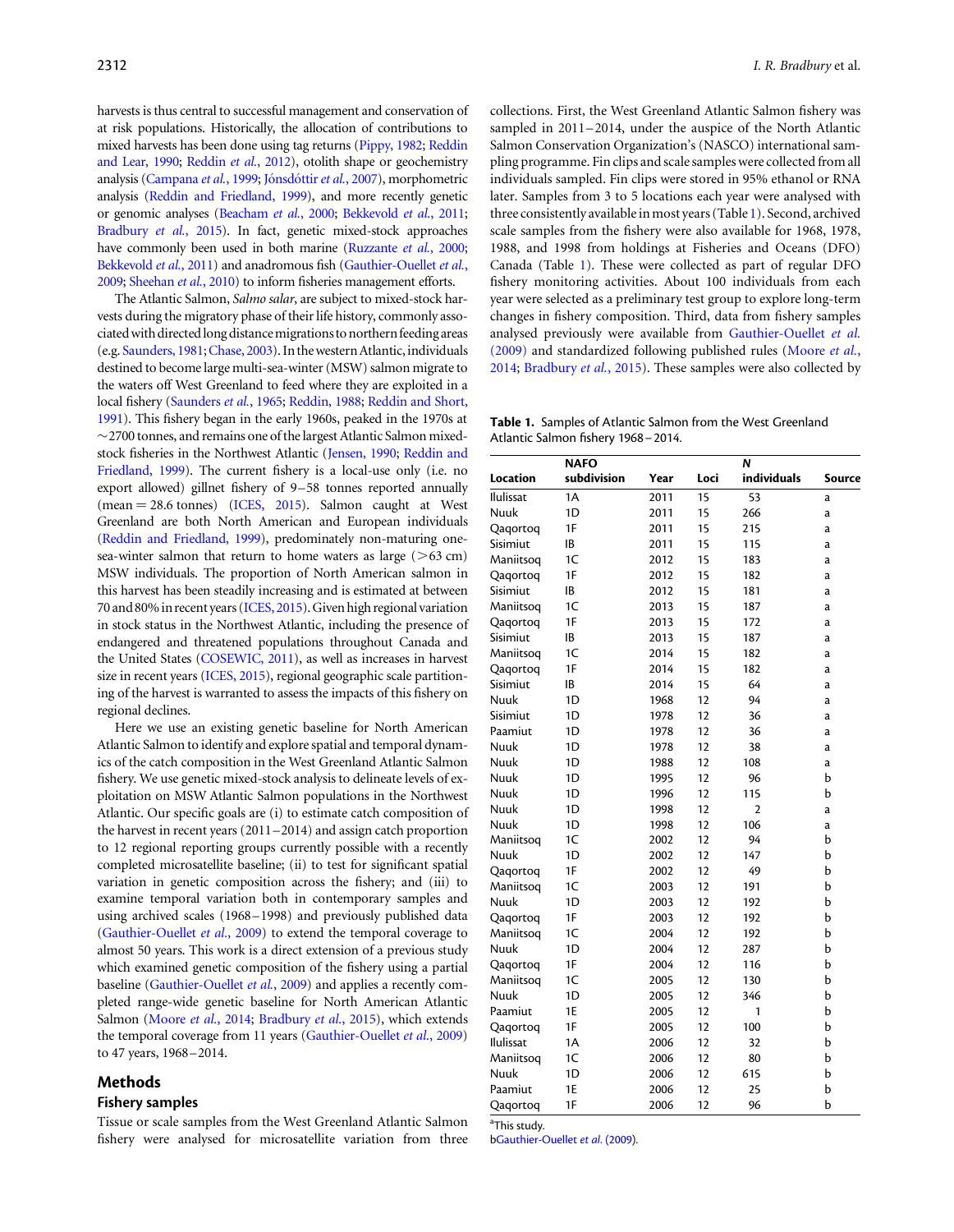the NASCO sampling programme as above, for years 1995, 1996, and 2002–2006 (Table [1](#page-1-0)).

# DNA extraction and genotyping fishery samples

DNA extraction and microsatellite genotyping of all fishery samples were carried out at the Aquatic Biotechnology Laboratory (DFO), and DNA was extracted using the Qiagen DNeasy 96 Blood and Tissue extraction kit (Qiagen) following the guidelines of the manufacturer. DNA was quantified using QuantIT PicoGreen (Life Technologies) and diluted to a final concentration of 10 ng/ $\mu$ l in 10 mM Tris (Buffer EB, Qiagen). Microsatellite polymorphisms were scored at 15 loci: Ssa85, Ssa202, Ssa197 [\(O'Reilly](#page-9-0) et al., 1996), SSOSL417 [\(Slettan](#page-10-0) et al., 1995), SsaD85 (T. King, unpublished), SsaD58, SsaD71, SsaD144, SsaD486 (King et al.[, 2005\)](#page-9-0), MST-3 (hereafter, U3) [\(Presa and Guyomard, 1996](#page-9-0)), SSsp2201, SSsp2210, SSsp2215, SSsp2216, and SSspG7 [\(Paterson](#page-9-0) et al., 2004). Genotyping of fishery samples followed the methods outlined in [Bradbury](#page-9-0) et al. [\(2014\);](#page-9-0) and [Bradbury](#page-8-0) et al. (2015). The PCR reactions for single locus amplification were set up in a  $10 \mu l$  volume containing 20 ng DNA,  $1 \times$  PCR buffer (KCl buffer or  $(NH_4)_2SO_4$  (Fermentas), 1.5 – 2.5 mM  $MgCl<sub>2</sub>$  (Fermentas), 0.2 mM dNTP's, 0.1  $\mu$ M of each primer, and 0.5 U Taq (Fermentas)). For multiplex amplification, the PCR reactions were set up in a  $10 \mu l$  volume containing  $10 \text{ ng}$ DNA,  $1 \times$  Type-it Multiplex PCR Master Mix (from Type-it Microsatellite PCR kit (Qiagen)) and primer mix. PCR products were separated by size on an AB 3130  $\times$  l (Life Technologies) capillary electrophoresis system, using Gene Scan 500 as the internal size standard (labelled in LIZ (Life Technologies)). Electropherograms were analysed using Gene Mapper 4.0 (Life Technologies). See [Bradbury](#page-9-0) et al. (2014) for further details. Data from [Gauthier-](#page-9-0)[Ouellet](#page-9-0) *et al.* (2009) were available for a subset  $(n = 12)$  of the loci analysed here and standardized using published standardization rules [\(Moore](#page-9-0) et al., 2014; [Bradbury](#page-8-0) et al., 2015).

#### Baseline samples

Baseline samples included 12 409 fish from 194 individual rivers ranging from Ungava Bay in the north to the Sheepscot River in Maine to the south (Figure [1,](#page-3-0) Table [2\)](#page-4-0). Data included in the baseline represented a combination of previous datasets (see [Dionne](#page-9-0) et al., [2008](#page-9-0) for regional analyses and further details; [Bradbury](#page-9-0) et al., [2014\)](#page-9-0) and new data, and were collected using an ABI 3130  $\times$  l (or standardized from ABI 3100 following [Gauthier-Ouellet](#page-9-0) et al., [2009\)](#page-9-0). See [Bradbury](#page-8-0) et al. (2015) and [Moore](#page-9-0) et al. (2014) for methods and database details. Reporting groups were previously identified (e.g. [Moore](#page-9-0) et al., 2014; [Bradbury](#page-8-0) et al., 2015) and approximate regional clusters identified in landscape analyses of population structure (e.g. [Dionne](#page-9-0) et al., 2008; [Bradbury](#page-9-0) et al., [2014\)](#page-9-0) and previously evaluated for use in mixture analysis (see [Moore](#page-9-0) et al., 2014; [Bradbury](#page-8-0) et al., 2015). In total, 12 reporting groups were used for individual assignment and mixture analysis (Figure [1,](#page-3-0) Table [2\)](#page-4-0). As additional datasets (i.e. historical samples) had fewer loci ( $n = 12$ ), baseline power for mixture decomposition was also evaluated using this reduced panel using 100% simulations, 50%-hold out based mixture and assignment analysis, and leave-one-out individual assignment in ONCOR ([Kalinowski](#page-9-0) et al.[, 2007](#page-9-0)), see [Supplementary material,](http://icesjms.oxfordjournals.org/lookup/suppl/doi:10.1093/icesjms/fsw072/-/DC1) as well as previously, see [Gauthier-Ouellet](#page-9-0) et al. (2009).

# Data analysis

For all NASCO collected tissue samples, continent of origin was estimated independently using a microsatellite panel and assignment testing (King et al.[, 2001](#page-9-0); [ICES, 2015](#page-9-0)). For DFO collected samples (1968–1998), continent of origin had been estimated using scale morphometrics ([Reddin and Friedland, 1999\)](#page-9-0). For all but the most recent samples (2012–2014), all European individuals were removed before microsatellite genotyping. For recent years, samples were analysed without filtering, and continent of origin was initially based on principle component analysis (PCA) which identified two discrete groups, these groups were later confirmed as North American and European as the microsatellite-based assign-ments were available following King et al. [\(2001\)](#page-9-0).

To estimate mixture composition to the North American reporting groups, we used the Bayesian mixture model from [Pella and](#page-9-0) [Masuda \(2001\)](#page-9-0) as implemented in cBAYES [\(Neaves](#page-9-0) et al., 2005). In this analysis, eight 100 000 iteration Monte Carlo Markov chains were produced, each with starting values set at 0.90. Convergence was assessed using a shrink factor  $(<1.2$  indicating convergence) and the last 10 000 iterations of each chain were combined and used to calculate stock composition. Estimates were compared with a conditional maximum likelihood method [\(Millar, 1987\)](#page-9-0) as implemented in the program ONCOR ([Kalinowski](#page-9-0) et al., 2007). Here mixture proportions were estimated using the EM algorithm, and genotype probabilities were calculated using the method of [Rannala and Mountain \(1997\)](#page-9-0).

Spatial variation in genetic composition of the contemporary fishery samples (2011–2014) was explored using principle coordinate analysis (PCoA) among fishery samples and conducted in GENALEX ([Peakall and Smouse, 2006](#page-9-0)). Finally, analysis of molecular variance (AMOVA) was conducted in GENODIVE [\(Meirmans](#page-9-0) [and Van Tienderen, 2004\)](#page-9-0) with samples grouped by either location or year to explore spatial and temporal variance components. Also individual assignments were compared with matched individual biological characteristics (i.e. river age, 2011–2014) and date of capture using Pearson's correlation coefficient and linear regression analysis.

We estimated the total numbers of salmon from each regional group harvested in West Greenland fishery in 2011–2014 with the mixture analysis contributions from above. A multinomial distribution was used to model the mixture proportions and these were raised to the total reported catch (number of salmon) in the fisheries from [ICES \(2015\)](#page-9-0). A total of 1000 simulations were conducted. In each simulation, the proportional contribution of each regional group was modelled with a beta distribution parameterized by the mean and standard errors from the mixture analysis outputs.

#### Long-term temporal trends

We analysed the complete temporal series of samples (1968–2014) to explore long-term changes in catch composition. The presence of significant temporal trends were evaluated separately for each contributing reporting group using a Mann–Kendall non-parametric trend test computed in R with Bonferroni adjusted p-value (R Core Development Team, 2015). Region time-series of mixture proportions was plotted for comparison and the proportional change between the early (1968–1978) and late (1988 onward) periods were compared. Long-term trends in catch composition were com-pared with estimates of abundance of MSW returns ([ICES, 2015\)](#page-9-0) for each region over a similar period (1972–2013). Estimated returns are available from [ICES \(2015\)](#page-9-0) and are based on modelled population demographics for North American salmon populations. Estimates of returns are available for six regional groups ([ICES,](#page-9-0) [2015](#page-9-0)), and genetic estimates were pooled therefore. Returns and genetic estimates of stock composition were compared using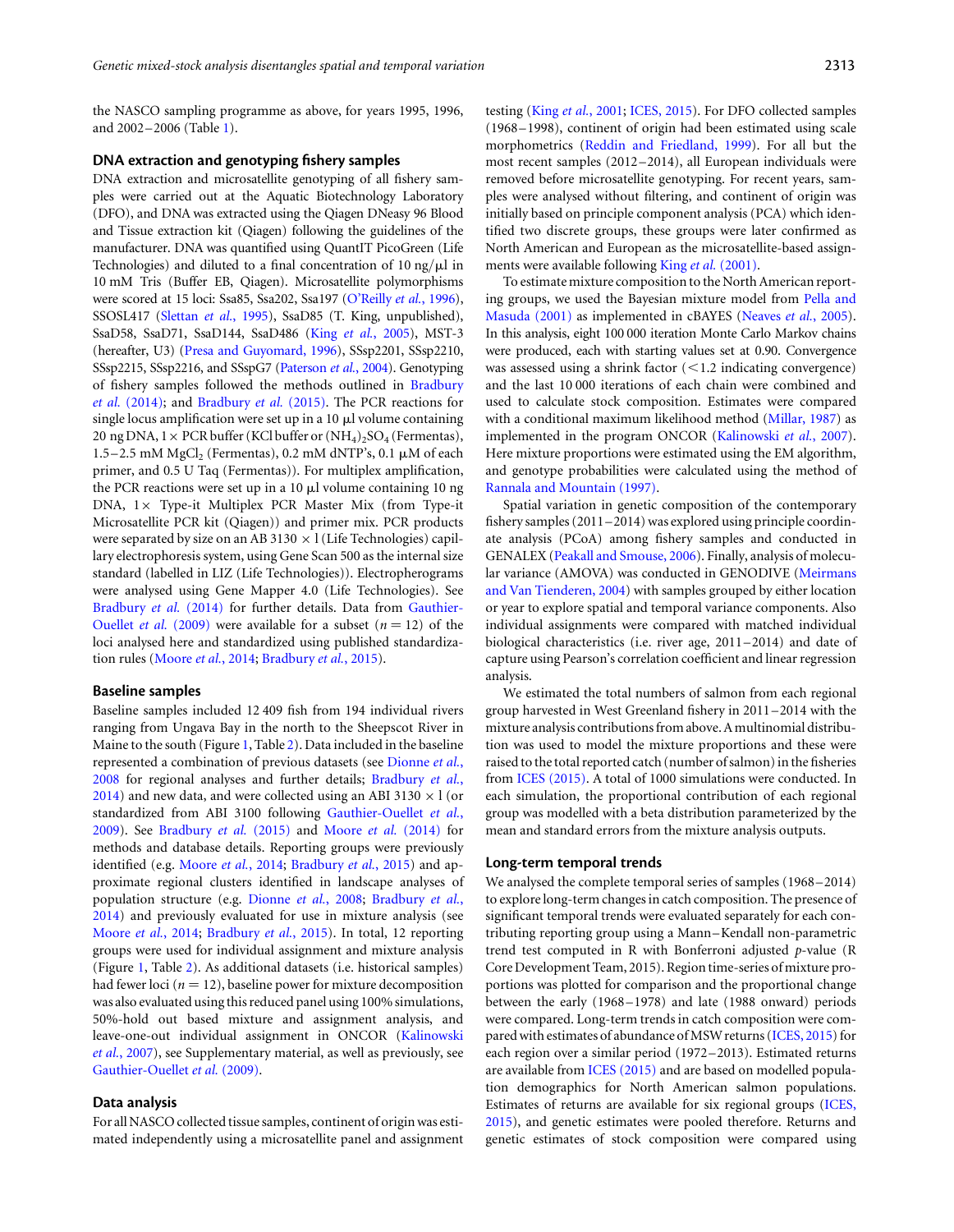<span id="page-3-0"></span>



Figure 1. (a) Map of sample locations used in microsatellite baseline for Atlantic Salmon in North America. See [Bradbury](#page-8-0) et al. 2015 for details and Table [2](#page-4-0) for location abbreviations. Modified from [Bradbury](#page-9-0) et al. 2015. (b) Locations of fishery samples from West Greenland. This figure is available in black and white in print and in colour at ICES Journal of Marine Science online.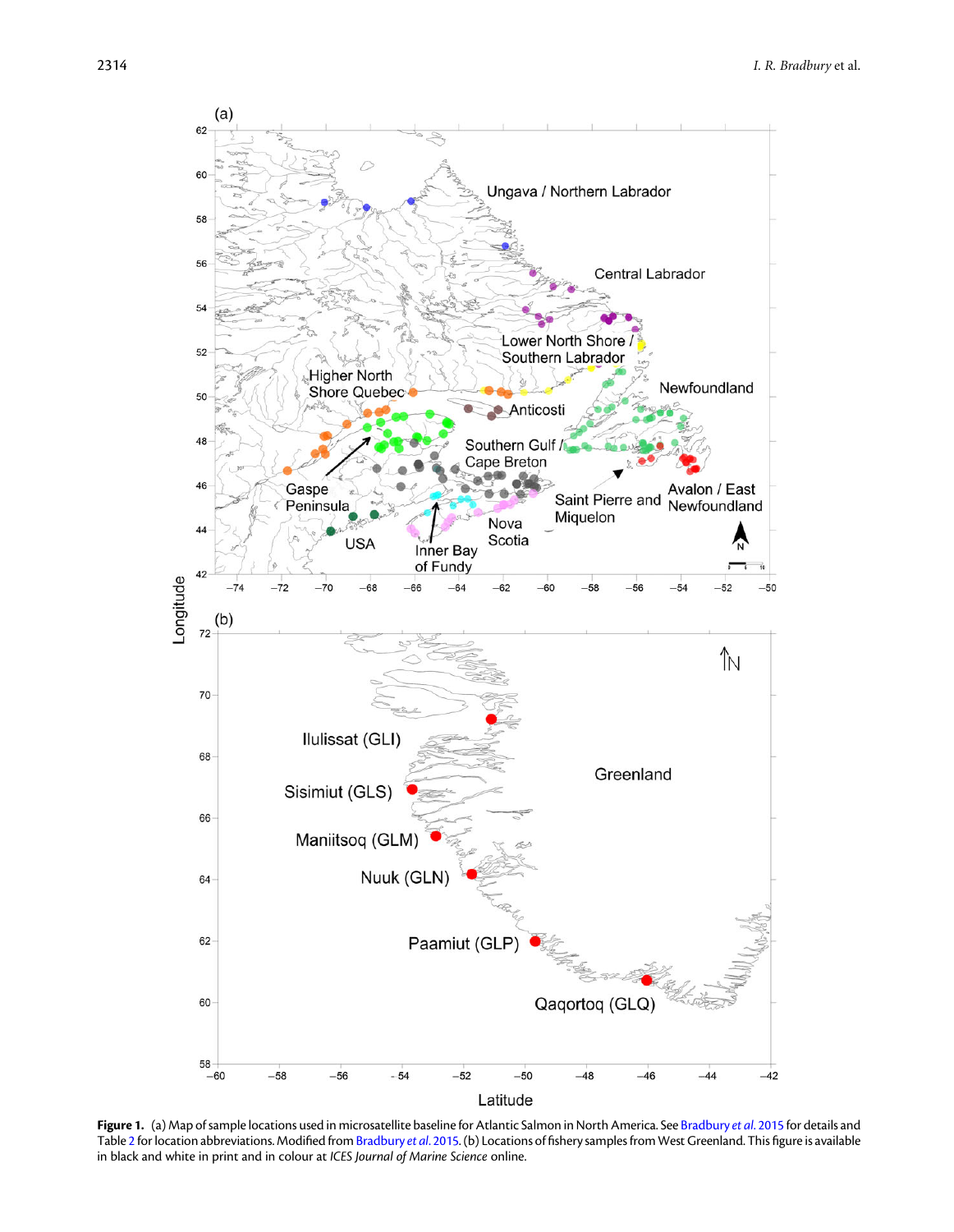<span id="page-4-0"></span>Table 2. Reporting groups in the North American Atlantic Salmon microsatellite baseline.

| <b>Region</b>                       | Code                 | N     | <b>Rivers</b> |
|-------------------------------------|----------------------|-------|---------------|
| 1. Ungava Bay and Northern Labrador | UNG                  | 191   | 4             |
| 2. Central Labrador                 | LAB                  | 1501  | 25            |
| 3. Quebec Lower North Shore and     | <b>OLS</b>           | 579   | 10            |
| Southern Labrador                   |                      |       |               |
| 4. Newfoundland                     | NFL                  | 3531  | 48            |
| 5. Avalon Peninsula. NL             | AVA                  | 1302  | 14            |
| 6. Quebec Higher North Shore and    | <b>OUE</b>           | 710   | 15            |
| Quebec City                         |                      |       |               |
| 7. Gaspe Peninsula                  | GAS                  | 1055  | 21            |
| 8. Anticosti Island                 | <b>ANT</b>           | 140   | 3             |
| 9. Southern Gulf/Cape Breton        | GUL                  | 1580  | 30            |
| 10. Nova Scotia                     | <b>NOS</b>           | 734   | 13            |
| 11. Inner Bay of Fundy              | <b>FUN</b>           | 406   | 8             |
| 12. United States of America        | <b>United States</b> | 338   | 3             |
| 13. Europe                          | eur                  | 342   | <b>NA</b>     |
|                                     | Totals               | 12409 | 194           |

See Figure [1](#page-3-0) for locations and [Bradbury](#page-9-0) et al. (2014), [Moore](#page-9-0) et al. (2014) for sample details.

Pearson's correlation coefficient and linear regression across the entire period.

#### Results

# Continent of origin

As the fishery targets both North American and European salmon, all European individuals were removed before regional assignments. For all samples analysed, continent of origin was confirmed using available microsatellite-based assignments, while PCA clustering was used for samples where assignments were not available ([Supplementary Figure S1\)](http://icesjms.oxfordjournals.org/lookup/suppl/doi:10.1093/icesjms/fsw072/-/DC1). Agreement between the PCA-based clustering assignments and available individual assignments was 100%. For the contemporary years where we did not pre-filter individuals to be genotyped, the proportion of European salmon in the fishery was 18.1% (2012), 18.2% (2013), and 23.9% (2014). For samples screened before the analysis, the proportions of European salmon were 13.8% (1968), 21.2% (1978), 21.3% (1988), and 5.7% (1998). All subsequent analyses focus only on North American individuals.

#### Composition of the fishery

For the contemporary samples  $(2011-2014)$ , we analysed 2336 individuals of which 342 ([Supplementary Figure S1\)](http://icesjms.oxfordjournals.org/lookup/suppl/doi:10.1093/icesjms/fsw072/-/DC1) were identified as European in origin. North American contributions were consistently from Labrador, the Southern Gulf/Cape Breton, and the Gaspe Peninsula, each contributing  $>20\%$  each year (Figure 2a-d). Minor contributing regions  $(\sim 5\%)$  included Newfoundland, Quebec Lower North Shore/Southern Labrador, and Quebec Higher North Shore with the remaining six regions (UNG, AVA, ANT, NOS, FUN, and United States) contributing  $\leq 8\%$  of the harvest in total. This relative pattern was stable over the 4 years examined (Figure 2a–d). For comparison, estimates derived using Bayesian and maximum likelihood methods were almost identical ([Supplementary Figure S2\)](http://icesjms.oxfordjournals.org/lookup/suppl/doi:10.1093/icesjms/fsw072/-/DC1). Breakdown of the stock composition by region in which the fishery occurred did not suggest any stable or clear spatial pattern in the distribution of contributing stocks over 2011–2014 ([Supplementary Figure S3](http://icesjms.oxfordjournals.org/lookup/suppl/doi:10.1093/icesjms/fsw072/-/DC1)). Similarly, PCoA ([Supplementary Figure S4](http://icesjms.oxfordjournals.org/lookup/suppl/doi:10.1093/icesjms/fsw072/-/DC1)) failed to identify any substantial



Figure 2. Bayesian estimates of mixture composition of samples from the West Greenland Atlantic Salmon fishery 2011–2014 and overall. Baseline locations refer to regional reporting groups identified in Figure [1](#page-3-0) and Table 2.

spatial or temporal similarity among the samples. No clear associations among samples from the same locations or years were visible, only the smallest samples appeared to be distinct. Finally, AMOVA also indicated no significant spatial or temporal structuring among genetic samples from the fishery, as neither year nor location explained significant components of the variance (Table [3\)](#page-5-0). As biological characteristics were available for the salmon sampled in the fishery, we also explored associations between individual assignment and freshwater age and week of capture in the fishery. Average river age for fish declined with latitude of assignment region ([Supplementary Figure S5a\)](http://icesjms.oxfordjournals.org/lookup/suppl/doi:10.1093/icesjms/fsw072/-/DC1) and the two were significantly correlated,  $r = 0.90$ ,  $p < 0.001$ . There seems to be a positive association between week of harvest and latitude of region of assignment though the correlation was not significant ( $r = 0.596$ ,  $p = 0.069$ , [Supplementary Figure S5b](http://icesjms.oxfordjournals.org/lookup/suppl/doi:10.1093/icesjms/fsw072/-/DC1)).

#### Extrapolation of regional harvests

The estimated regional proportions for the fishery were used to derive total numbers of individuals harvested on a per region basis. Estimated harvests were largest for the Southern Gulf / Cape Breton and the Gaspe Peninsula both ranging from  $\sim$  1900 to 3700 individuals (Figure [3](#page-5-0)). Central Labrador was also a major contributor with estimated harvests of 1300–2500 individuals. Minor contributors (NFL, QUE, QLS, UNG, AVA, ANT, NOS, FUN, and United States) all ranged from 0 to 600 individuals per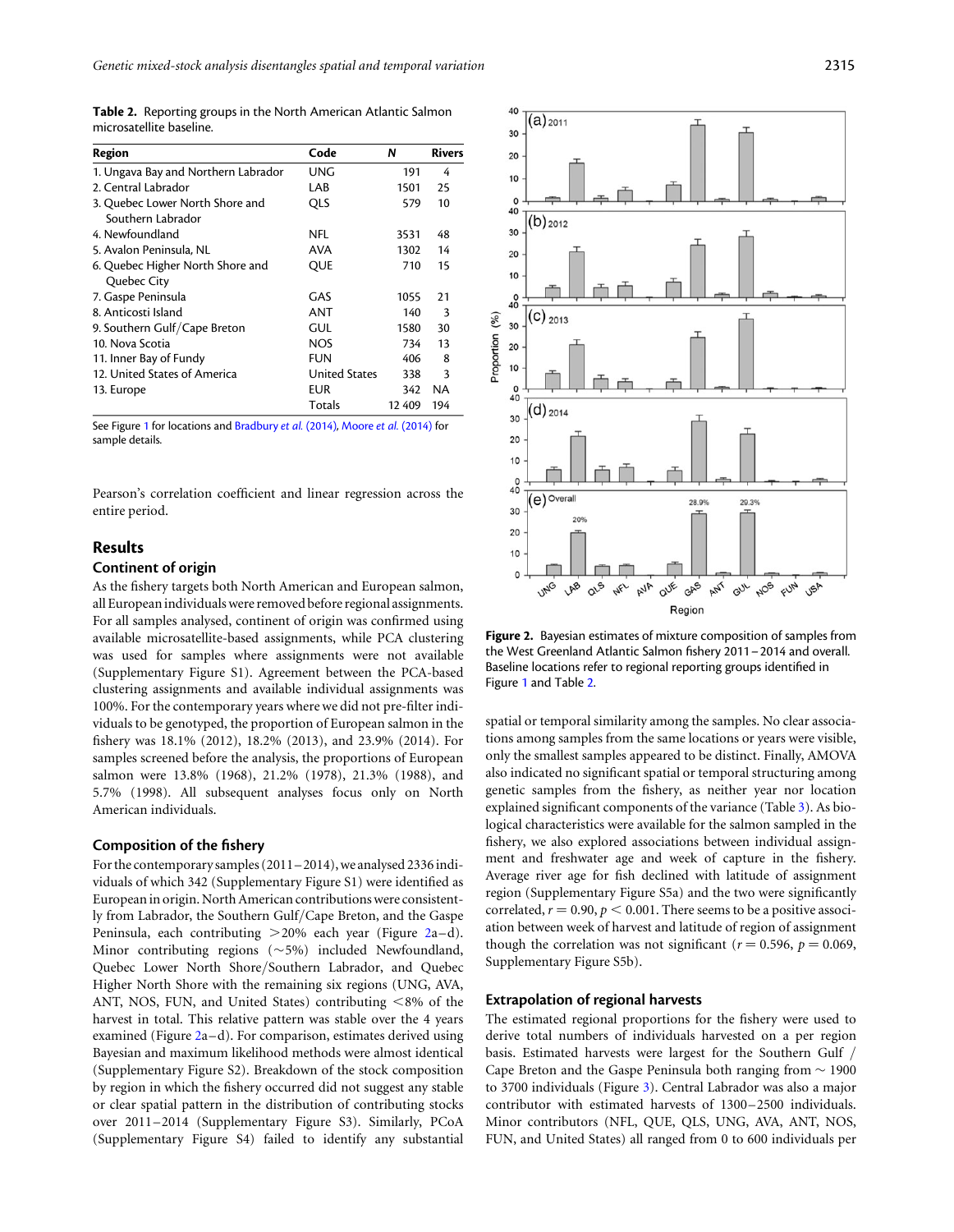<span id="page-5-0"></span>Table 3. AMOVA of spatial and temporal variation among Atlantic Salmon harvested in West Greenland Atlantic Salmon fishery 2011– 2014.

| Source of         |            | <b>Standard</b> |       |          |       |
|-------------------|------------|-----------------|-------|----------|-------|
| variation         | % variance | deviation       | 2.5%  | 97.5%    | D     |
| Within individual | 0.967      | 0.006           | 0.022 | 0.046    |       |
| Among individual  | 0.033      | 0.006           | 0.023 | 0.046    | 0.001 |
| Among locations   |            |                 | 0     | $\Omega$ | 0.856 |
| Among years       |            |                 | O     | 0        | 0.143 |



Figure 3. Estimates of regional-specific harvest in the West Greenland Atlantic Salmon fishery 2011–2014 estimated using genetic estimates of stock composition and reported harvests. See Methods for details regarding calculation, and Table [2](#page-4-0) and Figure [1](#page-3-0) for the distribution of regional groups. This figure is available in black and white in print and in colour at ICES Journal of Marine Science online.

year (Figure 3). For all regions, estimated harvests doubled over 2011–2014 (Figure 3) due to increases in the size of the overall harvest.

#### Temporal analysis: 1968–2014

The temporal scope of the contemporary samples (2011–2014) was extended using archived scales (1968, 1978, 1988, and 1998) and previously published data from [Gauthier-Ouellet](#page-9-0) et al. (2009) for 1995, 1996, 2002–2006 providing a time-series spanning 47 years. It must be emphasized that sample sizes and temporal coverage is not equal along the series, so any results and interpretation focusing on the earliest portion of the time-series are preliminary. Although accuracy of the baseline has been explored elsewhere, the long-term temporal dataset comprised only 12 loci, so mixture and individual assignment accuracy were evaluated using 100% simulations, 50% hold out based mixture and assignment analysis, and leave-one-out individual assignment in ONCOR [\(Kalinowski](#page-9-0) et al., 2007). Accuracy in mixture analysis was consistently high [\(Supplementary](http://icesjms.oxfordjournals.org/lookup/suppl/doi:10.1093/icesjms/fsw072/-/DC1) [Table S1\)](http://icesjms.oxfordjournals.org/lookup/suppl/doi:10.1093/icesjms/fsw072/-/DC1) even with this reduced panel ranging from 95% to 98%. Accuracy of individual-based assignments were also high ranging from 74% to 76% depending on the analysis ([Supplementary](http://icesjms.oxfordjournals.org/lookup/suppl/doi:10.1093/icesjms/fsw072/-/DC1) [Table S1](http://icesjms.oxfordjournals.org/lookup/suppl/doi:10.1093/icesjms/fsw072/-/DC1)) Overall power with the reduced baseline remained on par with estimates for the complete 15 loci [\(Moore](#page-9-0) et al., 2014; [Bradbury](#page-8-0) et al., 2015). For all regions, contributions to the harvest varied little from 1988 to 2014 (Figure 4). As noted in the



Figure 4. (a and b) Comparison of contemporary estimates of stock composition with previous data, 1968, 1978, 1988, 1995, 1996, 1998, and 2002–2006. See Methods for data sources and details. (c) Change in stock-specific contributions between early (1968–1978) and late periods (1988–2014). Regional groups ordered from North to South. See Table [2](#page-4-0) and Figure [1](#page-3-0) for the region codes and the distribution of regional groups. This figure is available in black and white in print and in colour at ICES Journal of Marine Science online.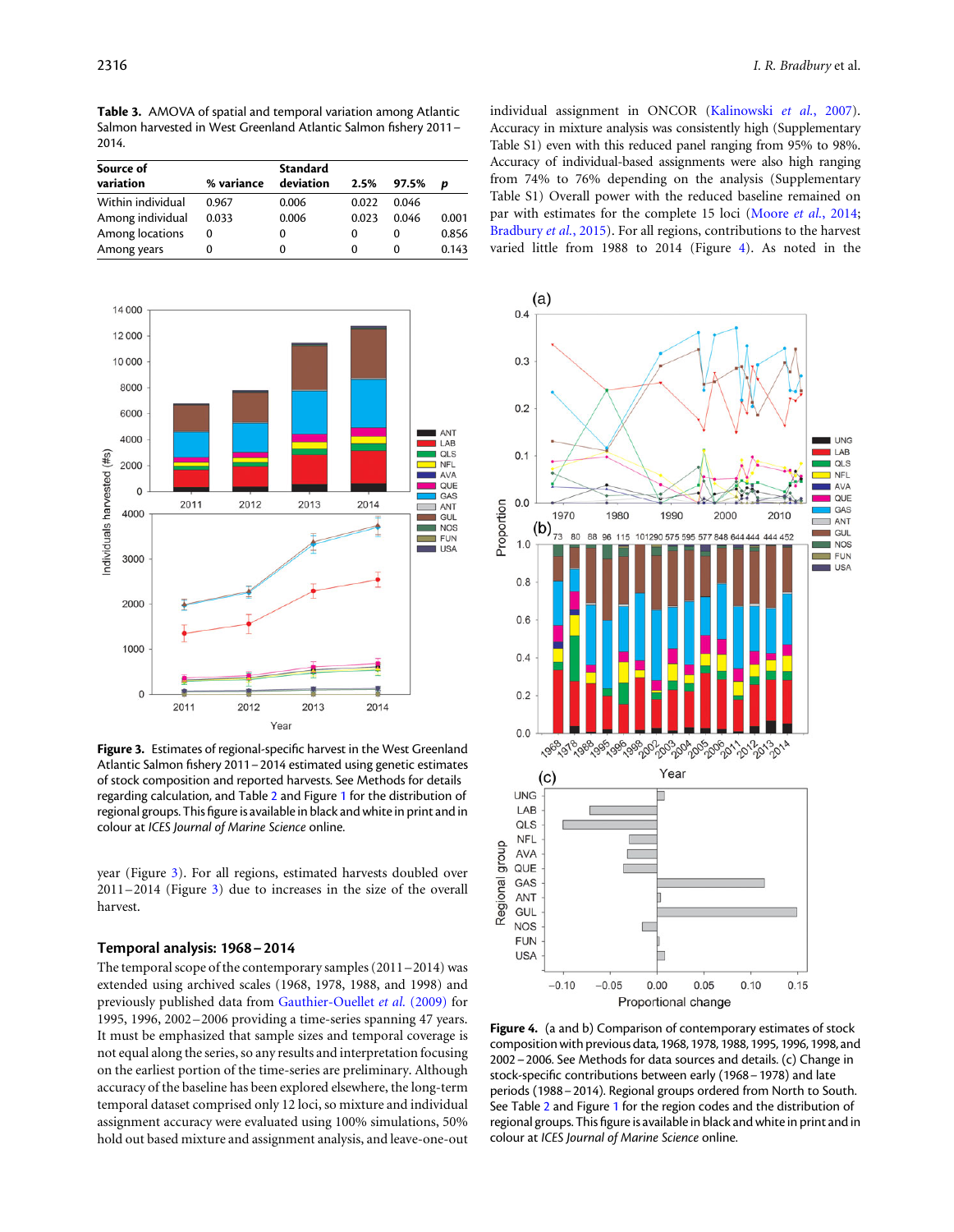contemporary samples, the fishery over this period was dominated by Southern Gulf/Cape Breton and Gaspe Peninsula with substantial contributions from Labrador (Figure [4a](#page-5-0) and b). Comparison of the early portion of the series (pre-1988) with later years suggested a transition (Figure [4a](#page-5-0) and c) with declines in the proportion of some northern components (e.g. NFL, QUE, and LAB) and increases in the contributions from southern regions (e.g. GUL, GAS) (Figure [4](#page-5-0)c) over the time-series. However, temporal trends in the composition of each reporting group to the fishery were non-significant. Groupspecific Mann–Kendall tests were non-significant with p-values ranging from 0.16 to 1.0 with an average corrected  $p$ -value of 0.88 consistent with a lack of significant temporal change in contribution over time.



Figure 5. Comparison of (a) estimates of returns of 2SW Atlantic Salmon [\(ICES, 2015](#page-9-0)) by region and (b) genetic estimates of regional composition in West Greenland fishery. Note returns offset by  $-1$  year, the earliest year in both series differed (1968 genetic, 1971 returns), genetic-based regional estimates have been combined in some instances to match assessment units. Regional averages and standard deviations shown. Solid regression line based on individual samples and dashed line based on region-specific averages. See Table [2](#page-4-0) and Figure [1](#page-3-0) for the region codes and the distribution of regional groups. This figure is available in black and white in print and in colour at ICES Journal of Marine Science online.

As regional estimates of returning MSW salmon were available for this period (see [ICES, 2015\)](#page-9-0), direct comparisons with genetic estimates of MSW salmon at West Greenland were possible (Figure 5a and b). Here, returns were expressed as a proportion of the total MSW production for North America. Regional groups used for modelled returns, differed slightly for the groups used for mixture analysis and as such some for the genetic groups were combined (Figure 5b). Both series agree in the identification of GUL, GAS, and LAB as the dominant contributors to the fishery (Figure 5a and b). The annual estimates of contribution and regional averages across all years of the number of returns and genetic proportions were significantly associated in both cases (yearly values  $r^2 = 0.68$ ,  $p < 0.0001$ ; regional means  $r^2 = 0.96$ ,  $p < 0.0001$ , Figure 5c). Interestingly, the variation around the regional means was often higher ( $\sim$ 2 $\times$ ) for the return estimates than the genetic estimates of proportion. In particular, the annual values for Labrador differed between the two series and the genetic estimates did not capture the low values in the modelled estimates at the beginning of the Labrador series or the recent high values (Figure 5).

# **Discussion**

Disentangling the composition of mixed-stock fisheries is essential to manage the exploitation of threatened and endangered stock components ([Utter and Ryman, 1993;](#page-10-0) [Chase, 2003\)](#page-9-0). The West Greenland Atlantic Salmon fishery represents the largest remaining mixed-stock fishery for Atlantic Salmon in the Northwest Atlantic targeting MSW salmon throughout North America and Europe [\(Reddin and Friedland, 1999;](#page-9-0) [Reddin](#page-10-0) et al., 2012; [ICES, 2015](#page-9-0)). Here we use genetic mixture analysis to identify North American regional contributions and explore spatial and temporal variation in catch composition. Our results indicate that North American contributions comprise  $\sim$ 80% of the harvest and are dominated by salmon from Labrador, the Southern Gulf/Cape Breton, and the Gaspe Peninsula each contributing 2000–3000 individuals annually to the fishery. Minor contributions of more southern North American populations, specifically Nova Scotia, Fundy, and United States are comparably low  $(<100$  individuals annually), yet the exploitation of these populations could be significant given their current low abundance and protected status ([USOFR, 2009;](#page-10-0) [COSEWIC, 2011](#page-9-0)). The estimated composition appears to have been relatively stable since the late 1980s and is significantly correlated with modelled returns of MSW salmon to North American regions. Our results build on those of [Gauthier-Ouellet](#page-9-0) et al. [\(2009\)](#page-9-0) and demonstrate that accurate estimates of region-specific exploitation of Atlantic Salmon can be derived using genetic mixture analysis and a range-wide microsatellite baseline. As the size of this harvest has steadily increased in recent years ([ICES,](#page-9-0) [2015](#page-9-0)), these results can directly inform management and conservation of North American Atlantic Salmon (i.e. [Saunders, 1981](#page-10-0)).

#### Stock composition

Atlantic Salmon from almost all regions of the North Atlantic that produce large MSW individuals have been reported in the waters off West Greenland ([Jensen, 1990](#page-9-0)). Regional allocation of the catch composition here indicates that North American contributions are dominated by three specific regions (Labrador, Southern Gulf/Cape Breton, and the Gaspe Peninsula) with minor contributions from Newfoundland, Ungava, and Quebec regions (Higher and Lower North Shore). Despite differences in the baselines used (limited representation of New Brunswick, United States, and Labrador, and no representation of Newfoundland), the results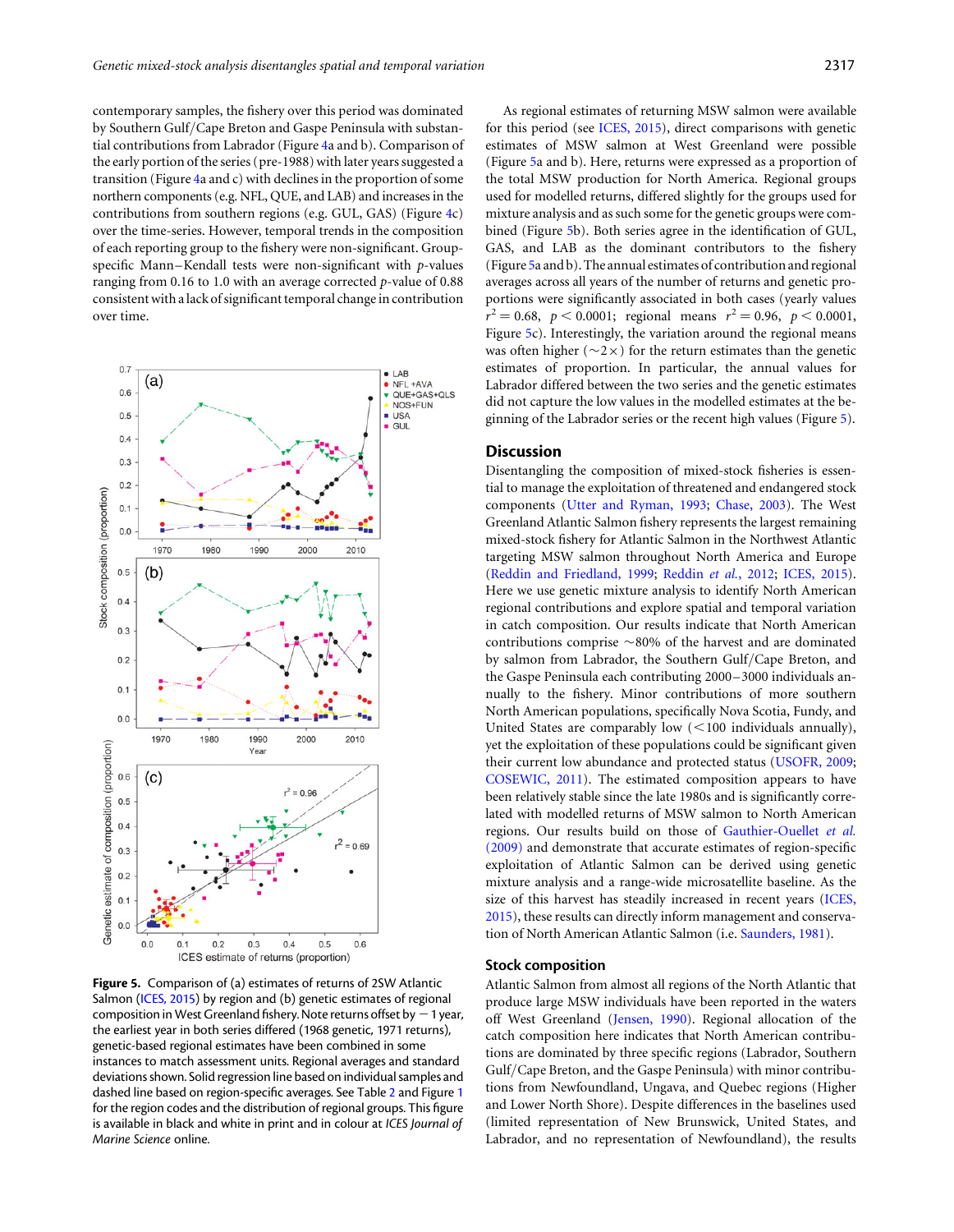here are similar to the findings of [Gauthier-Ouellet](#page-9-0) et al. (2009) who reported that the catch was also dominated by southern Quebec (Gaspe), Labrador, and New Brunswick (i.e. Southern Gulf). Actual estimates for these three regions differed among studies by 15–27% and are likely due to both differences in the reporting groups used and temporal differences in periods examined (see below). Our estimates of stock composition reported are also consistent with recaptures of tagged salmon over 40 years in the West Greenland fishery ([Saunders](#page-10-0) et al., 1965; [Reddin and Lear, 1990\)](#page-10-0). Tag returns indicate that North American salmon from the Gaspe Peninsula and Southern Gulf of St. Lawrence individuals are commonly harvested at West Greenland ([Saunders](#page-10-0) et al., 1965). Also, based on river ages of salmon in the fishery it seems likely that the most northern populations, including Ungava and the single known salmon river in West Greenland contribute little to the harvest ([Saunders](#page-10-0) et al., 1965).

As both North American and European MSW salmon are found off West Greenland, the catch historically has been allocated to the east or west using a variety of approaches including allozymes ([Lear and Payne, 1975\)](#page-9-0), growth patterns on scales ([Lear and](#page-9-0) [Sandeman, 1980](#page-9-0)), and parasite incidence ([Nyman and Pippy,](#page-9-0) [1972\)](#page-9-0). Approaches for continent of origin assignment have changed over time, and for the early part of the time-series (1969–1998) continent of origin was based on scale characteristics, with the recent period utilizing genetic-based assignment (e.g. [King](#page-9-0) et al.[, 2001;](#page-9-0) [ICES, 2015](#page-9-0)). During this entire period, North American contributions have changed dramatically, increasing from 34% (1974) to  $>75\%$  since the 1990s. Our estimates of North American contributions for 2012–2014 are consistent with independent microsatellite-based estimates indicating 77–82% of North American origin [\(ICES, 2015](#page-9-0)). Interestingly, although the historical samples analysed here were pre-screened using scale characteristic based discriminant function analysis [\(Reddin and](#page-9-0) [Friedland, 1999\)](#page-9-0), European salmon were still detected, suggesting annual error in the scale-based assignments of 13.8–21.3%. This is consistent with estimates of misclassification using known origin fish of 5–15% [\(Lear and Sandeman, 1980;](#page-9-0) [Reddin](#page-10-0) et al., [1988;](#page-10-0) [Reddin and Friedland, 1999](#page-9-0)). As such, re-analysis of fishery samples before 1999 using highly accurate genetic approaches is now possible and may be warranted in future.

#### Spatial and temporal composition

Resolving stock spatial and temporal heterogeneity in the West Greenland salmon fishery could allow management measures that reduce exploitation of weak or depressed stocks. However, the existing evidence of differences in the distribution of salmon from differing regions within the fishery has largely been mixed [\(Reddin and](#page-9-0) [Friedland, 1999\)](#page-9-0). At the continent scale, the distribution of North American and European stocks tended to show no consistent year-to-year spatial trends overall, even if significant differences have been detected in some years ([Jensen, 1990](#page-9-0); [Reddin and](#page-9-0) [Friedland, 1999](#page-9-0)). For instance, [Reddin and Burfitt \(1979\)](#page-9-0) report that fish from particular continents tended to group together off West Greenland, and [Lear and Sandeman \(1980\)](#page-9-0) report decreasing North American salmon from south to north along West Greenland. For regional North American contributions, both [Gauthier-Ouellet](#page-9-0) et al. [\(2009\)](#page-9-0) and this study explicitly tested for differences in spatial distribution of salmon from different regions and detected no significant spatial structuring. Although clustering patterns indicated no structuring, the two smallest samples were somewhat unique, most likely because sample sizes were small. In fact, none of the variance in catch composition is attributable to location or year, consistent with significant stock mixing during this feeding portion of the life cycle. [Gauthier-Ouellet](#page-9-0) et al. (2009) analysed 7 years of samples and also reported no evidence of spatial variation in the catch, though some significant temporal variation was reported (see discussion below). Tag returns showed that salmon originating in the United States were more prominent in southern portions of the fishery than were Canadian salmon ([Reddin](#page-10-0) et al., [2012\)](#page-10-0). However, our small sample sizes limited the power to detect fish that were rare in the harvest. Also, we detected a tendency for salmon from southern regions to arrive slightly earlier in the season off West Greenland, but the relationship was not significant.

#### Exploitation levels

Given ongoing concerns regarding the status of southern North American salmon stocks, various attempts have been made to explore the impact of the West Greenland Atlantic Salmon fishery on these stocks to the south. [Paloheimo and Elson \(1974\)](#page-9-0) estimated that theWest Greenland fishery historically (1950s–1970s) harvested 16–24% of all salmon originatingin New Brunswick, and 20–52% of those from Nova Scotia and subsequently concluded there were large impacts on returns to southern populations. More recently, [Gauthier-Ouellet](#page-9-0) et al. (2009) estimated that the fishery-associated mortalities of southern stocks for 2002 and 2004 averaged 7.6% and ranged as high as 14–8% for MSW salmon from some regions. Our data indicate that levels of exploitation of MSW salmon in the West Greenland fishery for the period 2011–2014 are between 10 and 16% for the five regions (Labrador  $\sim$  0.11; Newfoundland  $\sim$ 0.16; Quebec (QUE)  $\sim$ 0.13; Scotia-Fundy  $\sim$ 0.12; United States  $\sim$  0.10). By comparison, estimates of exploitation rates for the harvests of Atlantic Salmon in the Labrador and Saint Pierre and Miquelon fisheries are generally much lower. In Labrador, the fishery is largely limited to local Labrador stocks (96%) with levels of exploitation  $\sim$  10% ([Bradbury](#page-8-0) *et al.*, 2015). In the Saint Pierre and Miquelon fishery, which is the smallest of the three in overall size, exploitation rates are generally 1% or less [\(Bradbury](#page-8-0) et al., [2016\)](#page-8-0). Compared with historical fisheries in the 1970s and 1980s, contemporary estimates derived here are generally small. Marine fisheries during the early 1980s on either side of the Atlantic reported exploitation rates of 0.70 or higher [\(Hindar](#page-9-0) et al., 2007). Similarly, [Dempson](#page-9-0) et al. (2001) quantified exploitation of salmon in the Newfoundland commercial fishery for the period 1984–1991 and estimated 45% exploitation of small salmon and 74.2% exploitation of large salmon. This contrast between rates of historical and contemporary exploitation may be largely due to fisheries closures and management measures to reduce exploitation of low and threatened stocks [\(Chase, 2003](#page-9-0)).

#### Long-term temporal trends

The inclusion here of previously published data and the analysis of archived scales allow an examination of the temporal stability of reported trends in catch composition over 47 years, which encompass large shifts in management [\(May, 1993\)](#page-9-0) as well as environmental conditions (Mills et al.[, 2013\)](#page-9-0). Estimates of stock composition from 1968 to 2014 indicate relative stability of stock proportions in the catch from the late 1980s onward with the catch dominated by salmon from Labrador, the Southern Gulf/Cape Breton, and the Gaspe Peninsula. The stock composition from the two earliest samples (1968 and 1978) suggests a temporal shift in later years, with northern populations decreasing in proportion relative to southern populations. This transition may be associated with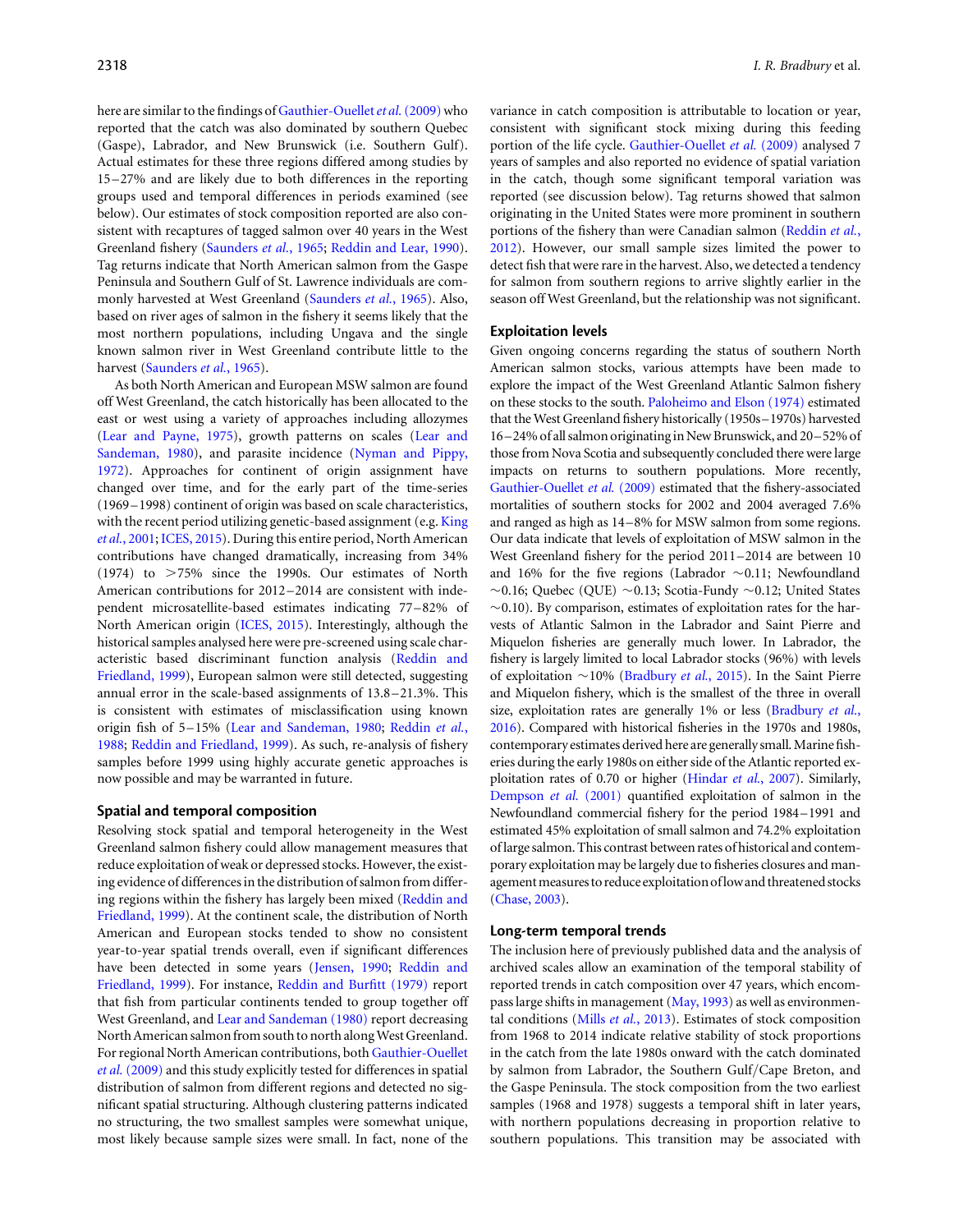<span id="page-8-0"></span>large-scale shifts in environmental conditions and productivity, which also occurred in the Northwest Atlantic over the same period. The late 1980s were characterized by reductions in ocean productivity and dramatic declines in the growth and survival of Atlantic salmon in the marine environment ([Chaput](#page-9-0) et al., 2005; Mills et al.[, 2013](#page-9-0)).

The management of the fishery also changed dramatically during this period. The salmon fishery at west Greenland began in the early 1960s after salmon were discovered there in abundance ([Parrish and Horsted, 1980](#page-9-0)). The fishery quickly escalated from under 100 t to several hundred metric tonnes by 1965 as vessels from Norway, Denmark, Sweden, and Faroes joined with local fishers. Participation by foreign vessels was eliminated in 1976 by international agreement and the total catch by local vessels was restricted to 1175 t. Through the 1980s, quotas from international agreements through the North Atlantic Salmon Conservation Organization restricted landings to  $\leq 800$  t. Since 2000, fishing by small vessels for local consumption has resulted in annual landings of  $\leq 60$  t [\(ICES, 2015](#page-9-0)). Also during this period, the proportion of European and North American salmon sampled in the West Greenland fishery changed dramatically, shifting from being approximately equally split between European and North American contributions to being dominated by North American salmon since 1995 ([ICES, 2015\)](#page-9-0). Although the potential impact of both environmental and management influences on temporal trends in stock composition requires further examination, our preliminary results indicate large-scale change during this period and support the hypothesis of changes in the stock composition of North American salmon at West Greenland.

Nonetheless, we note several caveats and limitations of the longterm temporal analysis. First, changes in the sampling methods over the period examined could impact the stock estimated proportions. Before 1980, salmon catches were randomly sampled from both commercial and research vessels [\(Reddin and Friedland, 1999](#page-9-0)). Following 1980, samples were collected exclusively from commercial vessels with protocols to remove bias introduced from presorted catches, and to increase overall sample sizes ([Reddin and Friedland,](#page-9-0) [1999\)](#page-9-0). Second, the time-series is limited in the number of samples from the early proportion of the period examined (before 1988) with  $<$  200 samples analysed. Also, the limited number of samples coincides with limited spatial coverage early in the time-series, and although we demonstrated no spatial variation among the catches in contemporary samples and assumed this has been constant over time, it remains to be tested. Taken together, the evidence of a shift in stock composition is interesting but preliminary, and requires further examination with larger samples of archived scales to fully evaluate the validity of such a transition and any association with environmental changes in that period.

Comparison of the temporal estimates of stock compositionwith the modelled estimates of MSW stock abundance indicates that the two are highly correlated and supports the hypothesis that the genetic estimates are accurately resolving stock composition in the harvest. Similar results were reported by [Gauthier-Ouellet](#page-9-0) et al.  $(2009)$  for 2002 and 2004 for which the modelled estimates were correlated with genetic estimates of composition. Here, the association between genetic and modelled estimates appear driven by interregional patterns more than by annual estimates. Perhaps both errors associated with genetic estimates and modelled returns are contributing to this relatively large intra-regional variation. It is noteworthy that the error bars surrounding the estimates of stock abundance are consistently larger than the error surrounding the genetic estimates. The ability of genetic estimates to predict returns of MSW salmon to southern populations the following year remains to be fully tested, and comparisons with accurate measures of returns will be required.

Studies such as this, which document temporal changes in stockspecific contributions to mixed-stock fisheries, can directly inform effective management and the allocation of conservation measures as the dominant contributing stocks can change in response to environmental or anthropogenic stress. Moreover, these studies highlight the importance of intraspecific diversity and portfolio effects to fisheries persistence ([Schindler](#page-10-0) et al., 2010). Nonetheless, long-term analyses of stock composition in mixed-stock harvests such as reported here are generally rare though a few examples exist. [Hilborn](#page-9-0) et al. (2003) and [Schindler](#page-10-0) et al. (2010) report temporal stability in harvest levels of Pacific salmon in a mixed-stock harvest despite large changes in stock composition over five decades. Similarly, [Therkildsen](#page-10-0) et al. (2013) report both temporal stability and complete replacement of Atlantic cod populations off Greenland over an almost 80 year period. Together, both studies support the hypothesis that substantial alteration of stock composition commonly occurs over ecological time-scales and that such knowledge is critical to the conservation of intraspecific diversity in exploited northern marine fish.

# **Conclusions**

Our analysis of catch composition using genetic mixed-stock analysis suggests salmon harvested in the waters off West Greenland are largely from three groups: Labrador, the Southern Gulf/Cape Breton, and the Gaspe Peninsula. Older published data and analyses of archived scales suggest that this pattern has been stable since the late 1980s and genetic estimates of stock composition were closely associated with model-based estimates of returning MSW salmon. Further analysis of archived scales will be necessary to evaluate hypotheses of significant changes in composition before 1988. This work demonstrates that the analysis of both contemporary and archived samples in a mixed-stock context can disentangle levels of regional exploitation and directly inform assessment and conservation of Atlantic Salmon in the West Greenland interceptory Atlantic Salmon fishery.

#### Supplementary data

[Supplementary material is available at the](http://icesjms.oxfordjournals.org/lookup/suppl/doi:10.1093/icesjms/fsw072/-/DC1) ICESJMS online version [of the manuscript.](http://icesjms.oxfordjournals.org/lookup/suppl/doi:10.1093/icesjms/fsw072/-/DC1)

# References

- Beacham, T. D., Le, K. D., Raap, M. R., Hyatt, K., Luedke, W., and Withler, R. E. 2000. Microsatellite DNA variation and estimation of stock composition of sockeye salmon, Oncorhynchus nerka, in Barkley Sound, British Columbia. Fishery Bulletin, 98: 14–24.
- Bekkevold, D., Clausen, L. A. W., Mariani, S., Andre, C., Hatfield, E. M. C., Torstensen, E., Ryman, N.,et al. 2011. Genetic mixed-stock analysis of Atlantic herring populations in a mixed feeding area. Marine Ecology Progress Series, 442: 187–199.
- Bradbury, I. R., Hamilton, L. C., Chaput, G., Robertson, M. J., Goraguer, H., Walsh, A., Morris, V., et al. 2016. Genetic mixed stock analysis of an interceptory Atlantic salmon fishery in the Northwest Atlantic. Fisheries Research, 174: 234–244.
- Bradbury, I. R., Hamilton, L. C., Rafferty, S., Meerburg, D., Poole, R., Dempson, J. B., Robertson, M. J., et al. 2015. Genetic evidence of local exploitation of Atlantic salmon in a coastal subsistence fishery in the Northwest Atlantic. Canadian Journal of Fisheries and Aquatic Sciences, 72: 83 –95.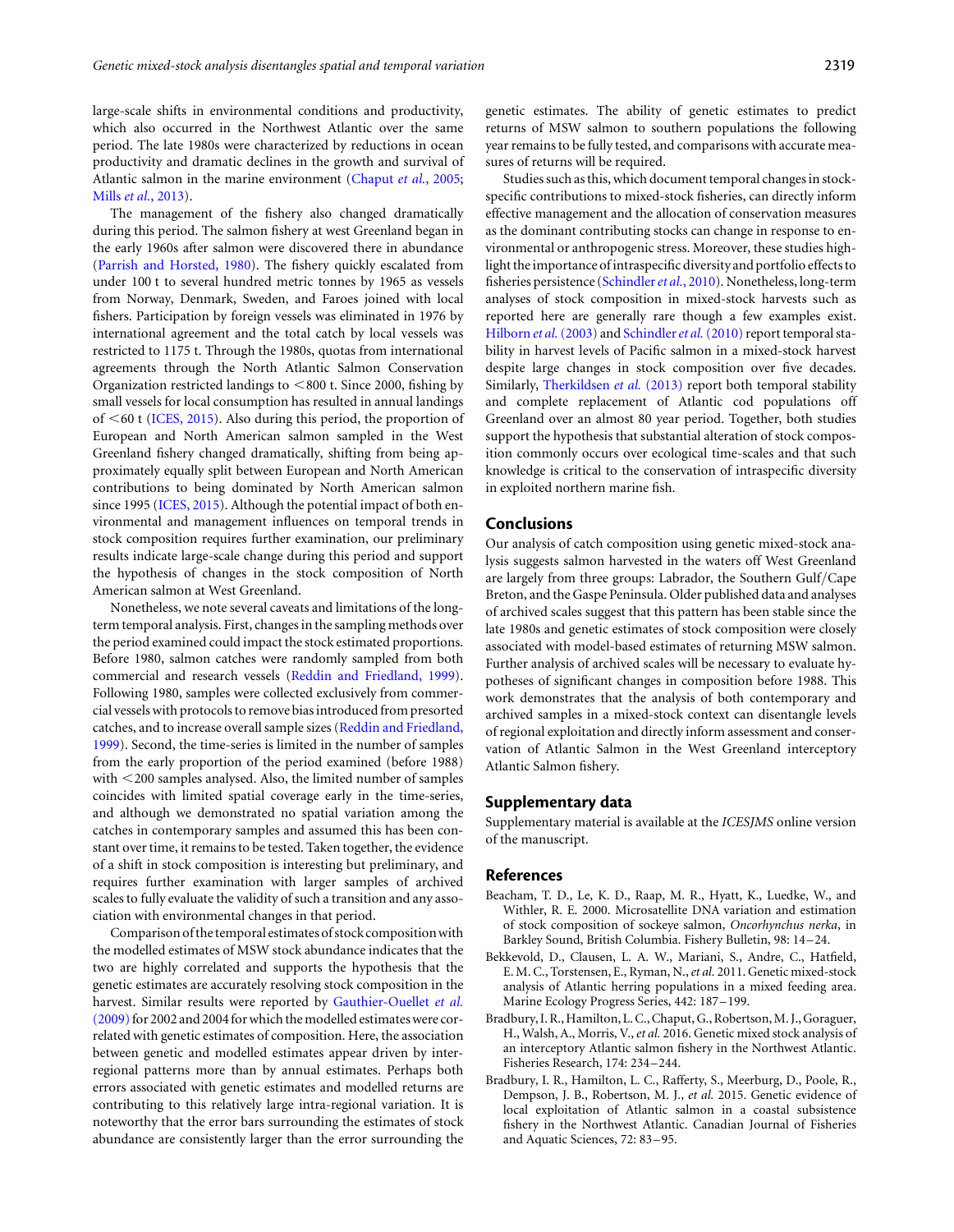- <span id="page-9-0"></span>Bradbury, I. R., Hamilton, L. C., Robertson, M. J., Bourgeois, C. E., Mansour, A., and Dempson, J. B. 2014. Landscape structure and climatic variation determine Atlantic salmon genetic connectivity in the northwest Atlantic. Canadian Journal of Fisheries and Aquatic Sciences, 71: 246–258.
- Campana, S. E., Chouinard, G. A., Hanson, J. M., and Frechet, A. 1999. Mixing and migration of overwintering Atlantic cod (Gadus morhus) stocks near the mouth of the Gulf of St. Lawrence. Canadian Journal of Fisheries and Aquatic Science, 56: 1873–1881.
- Chaput, G., Legault, C. M., Reddin, D. G., Caron, F., and Amiro, P. G. 2005. Provision of catch advice taking account of non-stationarity in productivity of Atlantic salmon (Salmo salar) in the Northwest Atlantic. ICES Journal of Marine Science, 62: 131–143.
- Chase, S. 2003. Closing the North American mixed-stock commercial fishery for wild Atlantic salmon. In Salmon at the Edge, pp. 84 –92. Ed. by D. Mills. Blackwell Science, Oxford, UK.
- COSEWIC. 2011. COSEWIC assessment and status report on the Atlantic salmon Salmo salar in Canada. Ottawa, Canada. 182 pp.
- Dempson, J. B., Schwarz, C. J., Reddin, D. G., O'Connell, M. F., exploitation rates on Atlantic salmon (Salmo salar L.) stocks in Mullins, C. C., and Bourgeois, C. E. 2001. Estimation of marine Newfoundland, Canada. ICES Journal of Marine Science, 58: 331–341.
- Dionne, M., Caron, F., Dodson, J. J., and Bernatchez, L. 2008. Landscape genetics and hierarchical genetic structure in Atlantic salmon: the interaction of gene flow and local adaptation. Molecular Ecology, 17: 2382–2396.
- Gauthier-Ouellet, M., Dionne, M., Caron, F., King, T. L., and Bernatchez, L. 2009. Spatiotemporal dynamics of the Atlantic salmon (Salmo salar) Greenland fishery inferred from mixed-stock analysis. Canadian Journal of Fisheries and Aquatic Sciences, 66: 2040–2051.
- Hilborn, R., Quinn, T. P., Schindler, D. E., and Rogers, D. E. 2003. Biocomplexity and fisheries sustainability. Proceedings of the National Academy of Sciences of the United States of America, 100: 6564–6568.
- Hindar, K., García de Leániz, C., Koljonen, M. L., Tufto, J., and Youngson, A. F. 2007. Fisheries exploitation. In The Atlantic Salmon: Genetics, Conservation, and Management, pp. 117–166. Ed. by E. Verspoor, L. Stradmeyer, and J. Nielsen. Blackwell Publishing, Oxford, UK.
- ICES. 2015. Report of the Working Group on North Atlantic Salmon (WGNAS), 17–26 March Moncton, Canada. 2015/ACOM:09. 380 pp.
- Jensen, J.M. 1990. Atlantic salmon at Greenland. Fisheries Research, 10:  $29 - 52.$
- Jónsdóttir, I. G., Marteinsdottir, G., and Campana, S. E. 2007. Contribution of different spawning components to the mixed stock fishery for cod in Icelandic waters. ICES Journal of Marine Science, 64: 1749–1759.
- Kalinowski, S. T., Manlove, K. R., and Taper, M. L. 2007. ONCOR: software for genetic stock identification. Montana State University, Bozeman.
- King, T. L., Eackles, M. S., and Letcher, B. H. 2005. Microsatellite DNA markers for the study of Atlantic salmon (Salmo salar) kinship, population structure, and mixed-fishery analyses. Molecular Ecology Notes, 5: 130 –132.
- King, T. L., Kalinowski, S. T., Schill, W. B., Spidle, A. P., and Lubinski, B. A. 2001. Population structure of Atlantic salmon (Salmo salar L.): a range-wide perspective from microsatellite DNA variation. Molecular Ecology, 10: 807–821.
- Lear, W. H., and Payne, R. H. 1975. A comparison of scale analysis and serum electrophoresis as methods of determining the stock composition of Atlantic salmon off West Greenland in 1974. ICES, C. M., M:5.
- Lear, W. H., and Sandeman, E. J. 1980. Use of scale characters and discriminant functions for identifying continental origin of Atlantic

salmon. Rapports et Proce?s-Verbaux des Réunions du Conseil International Pour l'Exploration de la Mer, 176: 68–75.

- May, A. W. 1993. A Review of Management and Allocation of the Atlantic Salmon Resource in Atlantic Canada. Oxford Unversity Press, Oxford, UK. 424 pp.
- Meirmans, P. G., and Van Tienderen, P. H. 2004. genotype and genodive: two programs for the analysis of genetic diversity of asexual organisms. Molecular Ecology Notes, 4: 792 –794.
- Millar, R. M. 1987. Maximum likelihood estimation of mixed stock fishery composition. Canadian Journal of Fisheries and Aquatic Sciences, 44: 583–590.
- Mills, K. E., Pershing, A. J., Sheehan, T. F., and Mountain, D. 2013. Climate and ecosystem linkages explain widespread declines in North American Atlantic salmon populations. Global Change Biology, 19: 3046–3061.
- Moore, J.-S., Bourret, V., Dionne, M., Bradbury, I., O'Reilly, P., Kent, M., Chaput, G., et al. 2014. Conservation genomics of anadromous Atlantic salmon acrossits North American range: outlier lociidentify the same patterns of population structure as neutral loci. Molecular Ecology, 23: 5680-5697.
- Neaves, P. I., Wallace, C. G., Candy, J. R., and Beacham, T. D. 2005. CBayes: computer program for mixed stock analysis of allelic data. 4.02 edn., pac.dfo-mpo.gc.ca/sci/mgl/Cbayes\_e.htm.
- Nyman, O. L., and Pippy, J. 1972. Differences in Atlantic Salmon, Salmo salar, from North America and Europe. Journal of Fish Biology, 29: 179–185.
- O'Reilly, P. T., Hamilton, L.C.,McConnell, S. K., andWright, J.M. 1996. Rapid analysis of genetic variation in Atlantic salmon (Salmo salar) by PCR multiplexing of dinucleotide and tetranucleotide microsatellites. Canadian Journal of Fisheries and Aquatic Sciences, 53: 2292.
- Paloheimo, J. E., and Elson, P. F. 1974. Reduction of Atlantic Salmon (Salmo salar) Catches in Canada Attributed to the Greenland Fishery. Journal of the Fisheries Research Board of Canada, 31: 1467–1480.
- Parrish, B. B., and Horsted, S. A. 1980. ICES/ICNAF Joint Investigation on North Atlantic salmon. 176. 146 pp.
- Paterson, S., Piertney, S. B., Knox, D., Gilbey, J., and Verspoor, E. 2004. Characterization and PCR multiplexing of novel highly variable tetranucleotide Atlantic salmon (Salmo salar L.) microsatellites. Molecular Ecology Notes, 4: 160–162.
- Peakall, R., and Smouse, P. E. 2006. Genalex 6: genetic analysis in Excel. Population Genetic Software for Teaching and Research. Molecular Ecology Notes, 6: 288 –295.
- Pella, J., and Masuda, M. 2001. Bayesian methods for analysis of stock mixtures from genetic characters. Fishery Bulletin (Seattle), 99: 151–160.
- Pella, J. J., and Robertson, T. L. 1979. Assessment of composition of stock mixtures. Fishery Bulletin, 77: 387 –398.
- Pippy, J. 1982. Report of theworking group on the interception of mainland salmon in Newfoundland. In Canadian Manuscript Report of Fisheries and Aquatic Sciences, p. 196. Fisheries and Oceans Canada, St. John's, NL.
- Presa, P., and Guyomard, R. 1996. Conservation of microsatellites in three species of salmonids. Journal of Fish Biology, 49: 1326–1329.
- Rannala, B., and Mountain, J. L. 1997. Detecting immigration by using multilocus genotypes. Proceedings of the National Academy of Sciences of the United States of America, 94: 9197–9201.
- Reddin, D. G. 1988. Ocean life of Atlantic salmon (Salmo salar L.) in the Northwest Atlantic. In Atlantic Salmon: Planning for the Future, pp. 483–511. Ed. by D. Mills. Croom Helm Kent, UK.
- Reddin, D. G., and Burfitt, R. F. 1979. The stock composition of Atlantic salmon off West Greenland and in the Labrador Sea. Cons. Int. Explor. Mer. C.M., 1979M: 1 –8.
- Reddin, D. G., and Friedland, K. D. 1999. A history of identification to continent of origin of Atlantic salmon (Salmo salar L.) at west Greenland. Fisheries Research (Amsterdam), 43: 221 –235.